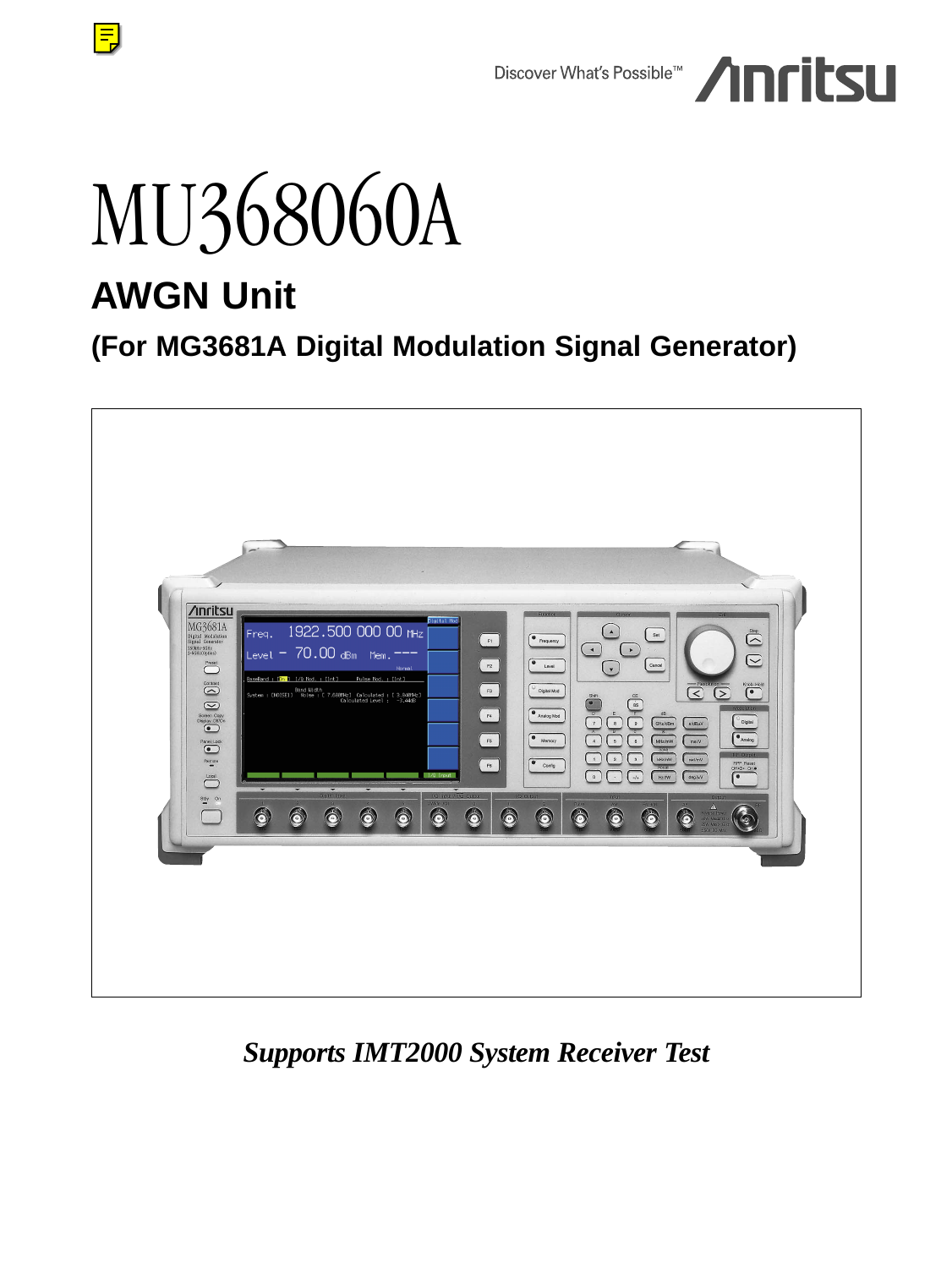The 3GPP and 3GPP2 recommended dynamic range test for W-CDMA and CDMA2000 receivers requires AWGN (Additive White Gaussian Noise) to be mixed on the wanted modulated signal. When the MU368060A AWGN Unit is installed in the MG3681A Digital Modulation Signal Generator, AWGN can be generated at real time.

When both the MU368040A CDMA Modulation Unit that installed MX368041B W-CDMA Software is mounted, one MG3681A can be utilized as a wanted signal source (W-CDMA modulating), an interfering signal source (W-CDMA modulating, CW) and an AWGN source.

Furthermore, since mixed Uplink W-CDMA signal and AWGN internally can be outputted by setting the C/N in MX368041B, the base station receiver dynamic range test is realizable by one MG3681A. When both the MU368030A Universal Modulation Unit that installed MX368033A CDMA2000 1xEV-DO Signal Generation Software or MX368031A Device Test Signal Generation Software is mounted, one MG3681A can be utilized as a wanted signal source (CDMA2000 modulating), an interfering signal source (CDMA2000 modulating, CW) and an AWGN source.

Furthermore, when both MU368040A CDMA Modulation unit are also mounted, since mixed CDMA2000 signal and AWGN internally can be outputted by setting the C/N in MX368033A or MX368031A, the base station receiver dynamic range test is realizable by one MG3681A.

# **Expansion units**

### **• Configuration of Communication System Software and Expansion Unit**



The expansion unit is installed in the MG3681A Digital Modulation Signal Generator mainframe.

| Freq.                             | 3000.000 000 00 MHz                                                                                                                                                  |             |
|-----------------------------------|----------------------------------------------------------------------------------------------------------------------------------------------------------------------|-------------|
| Level                             | $5.00$ dBm Mem.<br>Normal                                                                                                                                            |             |
|                                   | Baseband : [On ] [/Q Mod. : [Int]<br>Pulse Mod. : [Int]<br>Bandwidth<br>System : [NOISE1] Noise : [ 7.680MHz] Calculated : [ 3.840MHz]<br>Calculated Level : 1.56dBm |             |
| AWGN<br><b>ANOT</b><br><b>UMU</b> | CDMA D<br>NOTSET<br>D<br>N                                                                                                                                           |             |
|                                   |                                                                                                                                                                      |             |
|                                   |                                                                                                                                                                      |             |
|                                   |                                                                                                                                                                      | $I/Q$ Input |

| $3000,000,000,00$ MHz<br>Freq.                                                                                                                                                                                                                                                                                        |           |
|-----------------------------------------------------------------------------------------------------------------------------------------------------------------------------------------------------------------------------------------------------------------------------------------------------------------------|-----------|
| $5.00$ dBm<br>Mem.<br>Level<br>Normal                                                                                                                                                                                                                                                                                 |           |
| Baseband<br>$:$ [On ]<br>I/Q Mod. : [Int] Pulse Mod. : [Int]<br><b>N</b> U-CDMAN<br><b>W-CDMA Phase</b><br>System<br>8 M I<br>Simulation Link :<br>: [ 3.840 000Mcps]                                                                                                                                                 |           |
| <b>CDMA</b> D<br>M-CDMA<br>Filter Theory<br>Knob<br>: 10.221<br>Filter Mode<br>$15 - 95$<br>[14] ULRMC12k<br>AWGN D<br>Step<br>٠<br>TDMA D<br>Maximum Code Numb<br>5.00dBm<br>$UNU \rightarrow$                                                                                                                       |           |
| Ch. 1 : [On ] Pow <b>l</b><br>Ch. 2 : [Off] Power : [-40.0dB]<br>Ch. 3 : [Off] Power : [-40.0dB]<br>Ch. 5 : [Off] Power : [-40.0dB]<br>4 : [On ] Power : [- 1.9dB]<br>Ch.<br>6 : [Off] Power : [-40.0dB]<br>Ch. 7<br>: [Off] Power : [-40.0dB]<br>Ch.                                                                 |           |
| Ch. 8 : [Off] Power : [-40.0dB]<br>Ch. 9<br>: [Off] Power : [-40.0dB]<br>Ch.10 : [Off] Power : [-40.0dB]<br>Ch.11<br>[Off] Power : [-40.0dB]<br>g.<br>Ch.12 : [Off] Power : [-40.0dB]<br>Off Power: [-40.0dB]<br>Add Ch :<br><b>AWGN</b><br>$LOn$ $J$ $C/N$<br>$: F-20.0dB$<br>Wanted - 18.5dBm Noise<br>1.5dBm<br>B. |           |
| Data (CH4) Clock/Trig<br>PUR CONT<br>Ref. Clock                                                                                                                                                                                                                                                                       | I/Q Input |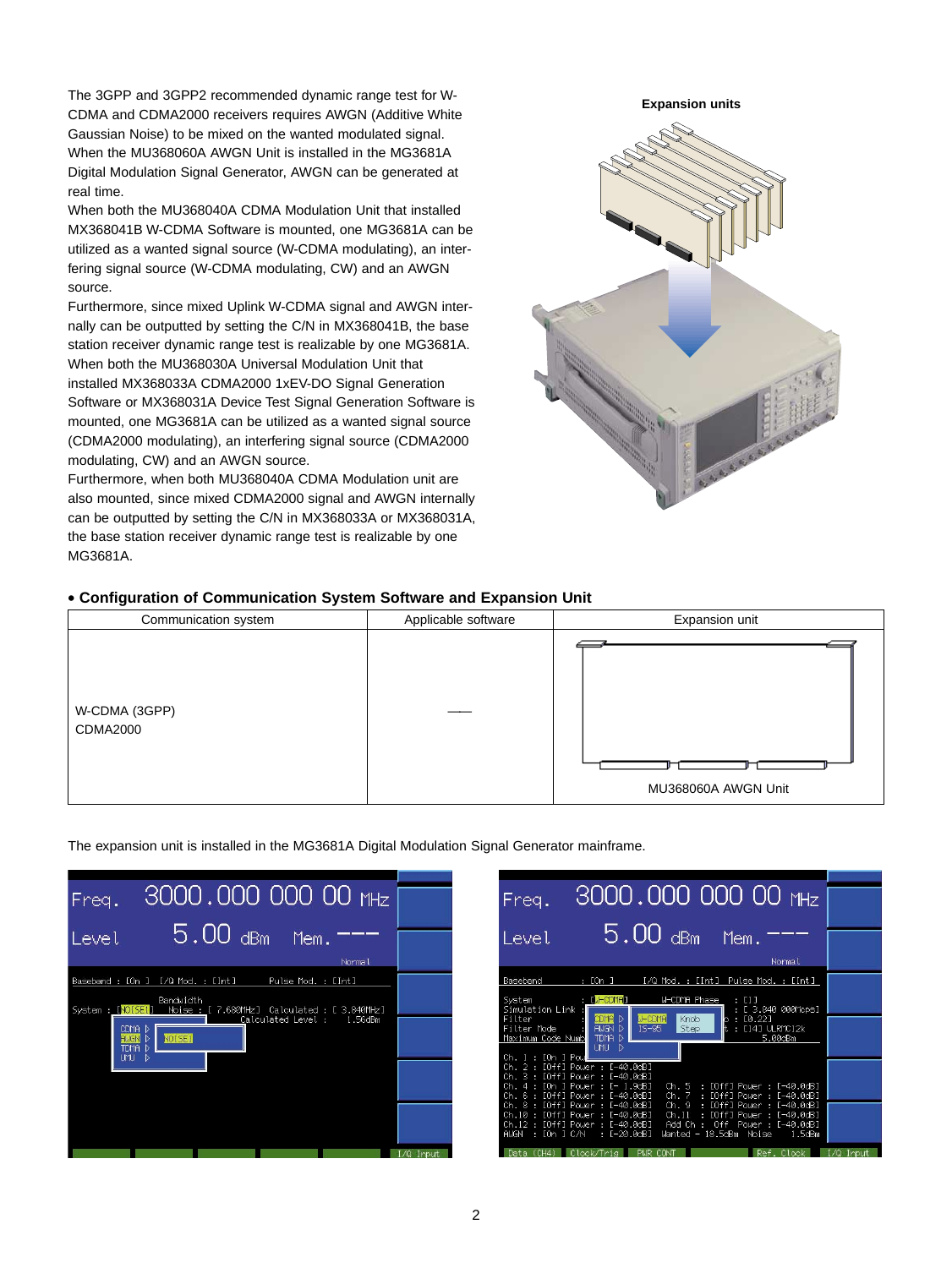### **• 3GPP Recommended Dynamic Range and Interference Tests**

This test does not require a separate signal generator for both interfering signal and AWGN.



### **• Dynamic Range Test by mixed Uplink W-CDMA signal and AWGN internally**

Since AWGN is mixed digitally, the C/N ratio accuracy and stability are excellent.